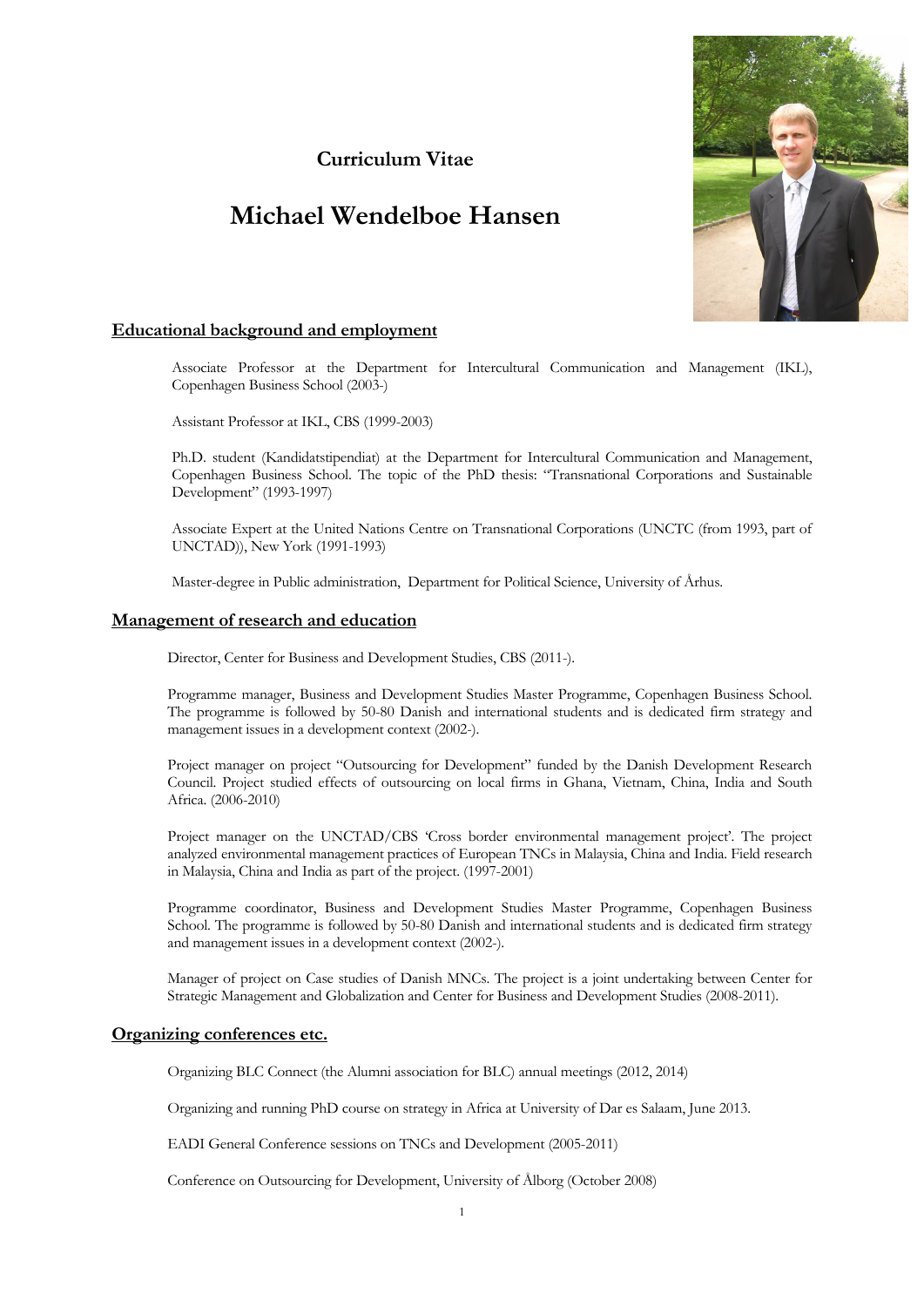Workshop on Container Shipping and Economic Development (November 2007)

Workshop on Linkages and Economic Development (October 2006)

Press conferences of UNCTAD's "World Investment Report" in Denmark (2005-2008)

EADI workshop on linkages and private sector development at CBS (May 2005)

UNCTAD conference 'Making FDI work for sustainable development' as part of the Cross Border Environmental Management Project (November 1999).

# **Presentations**

Various presentations and lectures to academic and non-academic audiences, including presentation to Conference on Transaction cost economics in Bergen (2004); Presentation to Business and Development Conference in Ålborg, 2006; Presentation to SIVOA Conference on Location of Business, 2006; Presentations to Research Conferences, National Economic University, Hanoi, 2002 and 2006; Presentations to FAU General Conference 2002 and 2007; Presentation at CBS seminar on a Danish MNC perspective on India, October 2007; Keynote speaker at Conference on Outsourcing for Development, Ålborg, 2008; Presentation on Indian investment in Denmark, ESF SCSS Exploratory Workshop Dublin October 2008; Speaker at DI conference on Danish Development Assistance and the Private Sector, August 2009; Speaker at Vale workshop on Linkages and Development, Columbia University, New York, November 2009; Speaker at IFU conference on FDI and Development, August 2010; Speaker at Ulandsfagligt selskab on linkages, November 2012; Speaker at Væksthus Sjælland Afrika initiative 2012-2013; Speaker Danida Center day, November 2013; Presentations to various AIB, EIBA, FAU and EADI conferences 2004-2013. Maersk Seminar on Local Content, November 2014;

# **Supervision and Committees**

Main supervisor industrial PhD project on Maersk and Linkages, Majbritt Greve (2012-)

Main supervisor industrial PhD project on MNC Risk management in Armenia, Jacob Taarup, (2013-)

Co-supervisor PhD project on MNCs in Sudan's extractives, Luke Patey (2009-2010)

Co-supervisor PhD project on Dynamic Capabilities in Tanzanian grain mill firms, David Rwehikiza (2012-)

Co-supervisor PhD project on Export strategies in Tanzanian food processing, Japhet Gabriel Mbura (2012-)

PhD committees at CBS and Ålborg University (2008-)

Assessment committees for assistant and associate professor positions at Ålborg and Århus University and at CBS (2008-)

Supervision of 50+ master thesis (2008-)

# **Board membership etc.**

Convener The European Association for Development Research (EADI)'s working group on Transnational Corporations and Development. (2005-).

Member of The European Association for Development Research (EADI) Executive Committee (2011-2014)

Board member Danida Board (2007-2011)

Advisory Board DIBD (Danish Industry Business Development) (2011-)

Board member Danida Fellowship center (2009-)

Chairman Danida Fellowship center (2013-)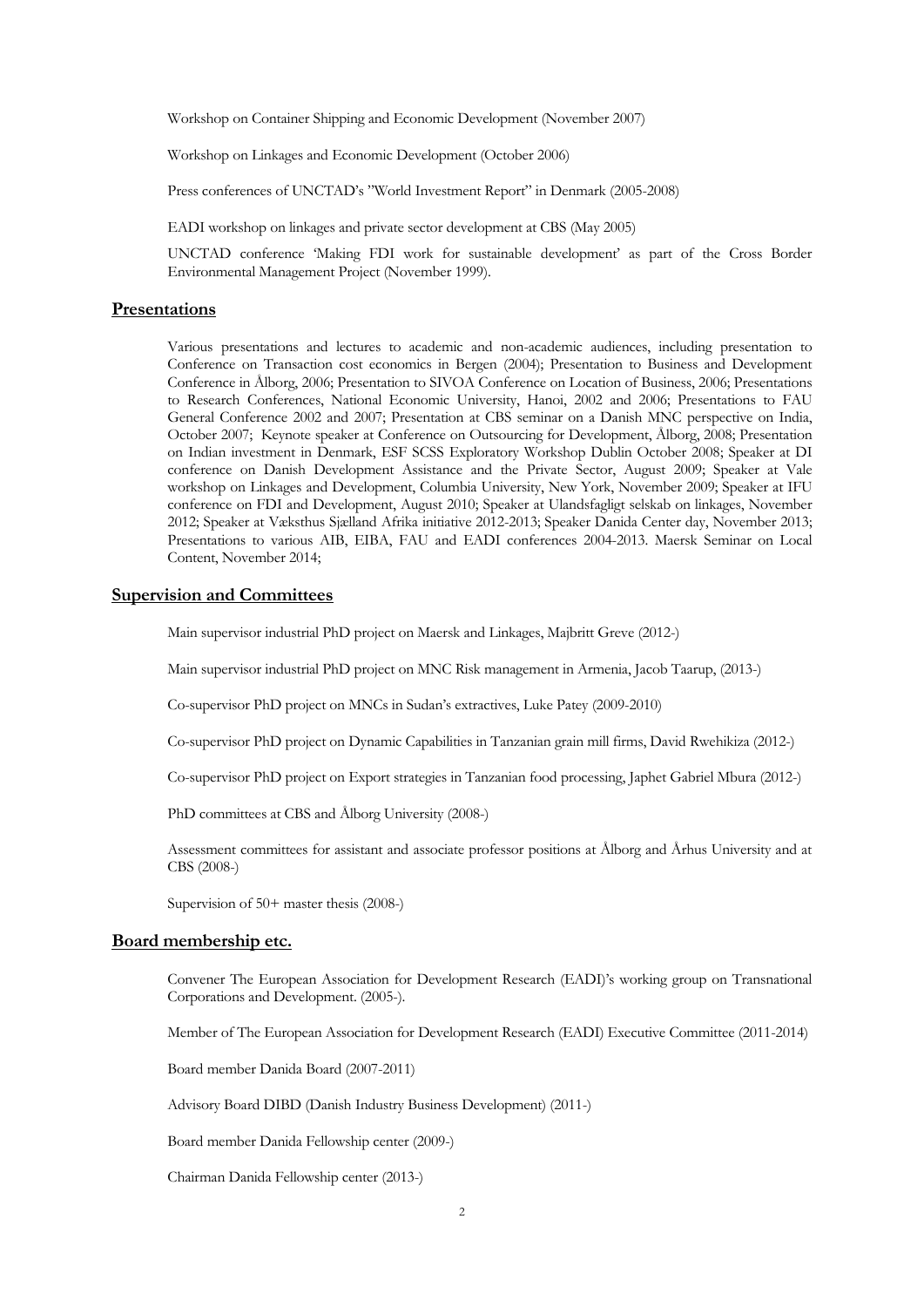### **Consultancies etc.**

Various **e**valuations and analyses for the Danish Industrialization Fund for Developing Countries (IFU) and the Investment fund for Eastern Europe (IØ). Field visits in Poland, India and China as part of assignments. Several publications and reports as part of assignments (2000-2011).

DIIS research project on global governance in the extractives industry, field research in Tanzania (2013)

Field inspections in Tanzania, Bhutan, Nepal, Tunesia and Mali with Danida Board (2008-2011).

Review of Danida Business Partnership Nepal and Indonesia November 2014

### **Selected publications**

#### **Monographs**

Buur, Lars, Ole Therkildsen, Michael W. Hansen, Mette Kjær, *Extractive Natural Resource Development: Governance, linkages and Aid,* DIIS Report 2013: 28, Copenhagen: DIIS.

Hansen, M.W. *Impacts of IFU projects in Denmark and Developing Countries*, CPH: IFU, 2012.

- Hansen, M.W., Larsen, M., and Pedersen, T., *Carlsberg, probably the best beer company in western China*, Ivery Management Case with Teaching Notes, University of Western Ontario, 2011.
- Hansen, M.W., et al, *Strategies in emerging markets, A Case book on Danish MNCs in China and India*, Copenhagen: Copenhagen Business School Press, 2010.
- Greve, Majbritt, Michael W. Hansen and Henrik Schaumburg-Müller, *Container Shipping and Development; A case study of A.P. Moller - Maersk in South East Asia*, Copenhagen: CBS Press, 2007
- Hansen, M.W., Torben Pedersen, and Bent Petersen, *Danish investment in developing countries: A global Value Chain Perspective*, CBS Press, 2006.

#### **Edited volumes**

- Rugraff, E. and M.W.Hansen (ed), *Multinational corporations and local firms in emerging economies,* Amsterdam: Amsterdam University Press, 2011.
- Hansen, M.W. and Henrik Schaumburg-Müller (ed), *Transnational Corporations and Local Firms in Developing Countries - Linkages and Upgrading,* Copenhagen Business School Press, 2006.
- Hansen, M.W. ed, *Managing the Environment Across Borders: A study of TNC affiliates' environmental practices in China, Malaysia and India*, Cph.: Samfundslitteratur, 2002.

#### **Journal articles**

- Hansen, M.W., S. Jeppesen, and Kaja Jochem, Understanding the Rise of African Business: In search of business perspectives on African enterprise development *African Journal of Economic and Management Studies,* Vol. 5, Nr. 3, 2014, s. 249-268,,2014
- Hansen, M.W. et al., Change of Subsidiary Mandates in Emerging Markets: The Case of Danish MNCs in India *Transnational Corporations Review* Volume 3, Number 2 June 2011
- Hansen, M.W. and Schaumburg–Müller, Firms in Developing Countries: A theoretical probe into the borderland of business studies and development studies. *European Journal of Development Studies*, Spring 2010.
- Hansen, M.W., Torben Pedersen and Bent Petersen, MNC Strategies and Linkage Effect in Developing Countries. *Journal of World Business*, 2009.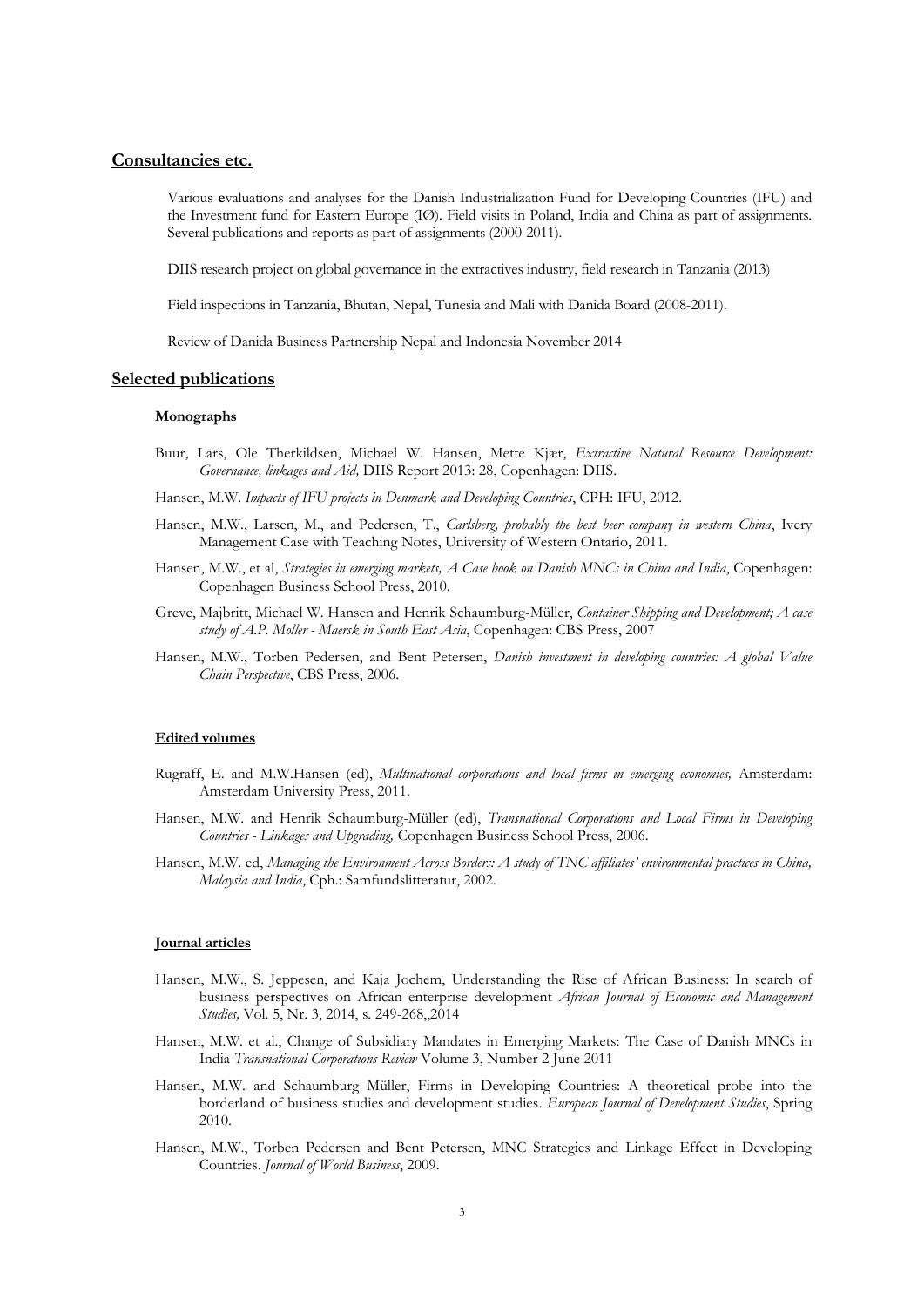- Hansen, M.W., Schaumburg-Muller, and Pottenger, E., Toward a developing country perspective on outsourcing, *Strategic Outsourcing, An International Journal*, Autumn 2008. (Paper was awarded Emerald LiteratiNetwork Highly Commended Award, 2009).
- Hansen, Michael W., and Søren Jeppesen, 'Environmental upgrading of third world enterprises through linkages to transnational corporations', in *Business Strategy and the Environment*, June 2004.
- Hansen, M.W. *'*Managing the environment across borders', *Journal o*f *Transnational Corporations*, Volume 12, no 1, 2003.
- Hansen, M.W. "Foreign direct investment and the environment: A transaction cost perspective", in *Journal of Transnational Management Development*, Volume 8, Issue 4, 2003.

#### **Chapters in edited volumes**

- Hansen, Michael W.; Hoenen, Anne Kristin, Global Oligopolistic Competition and Multinational Corporations : A Strategic Interation Perspective on Foreign Direct Investment. Proceedings of the 55th Annual Meeting of the Academy of International Business. red. Patricia McDougall-Covin; Tunga Kiyak. East Lansing, MI : Academy of International Business, 2013. s. 241 (Academy of International Business. Annual Meeting. Proceedings, Vol. 55.
- Hoenen, A. and M.W.Hansen, Carlsberg in India: Entry strategy in global oligopolistic industries, in Gammelgård et al, *The global brewery industry,* New Horizons in International Business, 2013*.*
- Torp, J., M.W. Hansen, and H. Schaumburg-Müller, Chinese and Indian Multinationals in Denmark: Is There Anything Special About Them?, in Brennon, L., *The emergence of Southern MNCs and their implications for Europe*, Palgrave-Macmillan, 2011.
- Merhson, G. and Hansen, Michael W., 'The Rise of Chinese challenger firms in the global solar industry', in Wuestenhagen, R. et al (ed), *Handbook of Energy Entrepreneurship*, London: Edward Elgar, 2011.
- Hansen, M.W., Is there anything special about Indian outward investment? in Sauvant, K, and Pradhan, J. (2010) , *The rise of Indian MNCs,* Palgrave Mcmillan, New York, 2010.
- Bui Huy Nhuong, Nguyen Thi Huong, Nguyen Anh Minh, Ta Van Loi, and Michael W. Hansen, 'Conversion of Foreign Direct Investment Projects in Vietnam' Chapter 4 in Schaumburg-Müller and Chuong, *The New Asian Dragon: Internationalization of firms in Vietnam*, CBS Press, 2009.
- Hansen, Michael W. , 'The Rise of Indian Multinationals: Explaining Outward Foreign Direct Investment from India', Ch. 2 in Kumar, R.; Patibandla, M. (2009), ed *Institutional dynamics and the evolution of the Indian economy*, Palgrave Macmillan Ltd.

#### **Published cases and teaching notes**

- Pedersen, Torben; Møller Larsen, Marcus; Hansen, Michael W. / Bestseller Facing a New Competitive Landscape in China.Ontario : Richard Ivey School of Business. 2011, 20 s. Case Study.
- Pedersen, Torben; Møller Larsen, Marcus; Hansen, Michael W. / Bestseller Facing a New Competitive Landscape in China. Ontario : Richard Ivey School of Business. 2011, 20 s. Teaching Note.
- Hansen, Michael W.; Møller Larsen, Marcus; Pedersen, Torben / Carlsberg in Emerging Markets. London : Richard Ivey School of Business. 2011, 12 s.
- Hansen, Michael W.; Møller Larsen, Marcus; Pedersen, Torben / Carlsberg in Emerging Markets London : Richard Ivey School of Business. 2011, 15 s. Teaching Note.

#### **Peer reviewed working papers**

Thisted, Karen Panum; Hansen, Michael W., Successful Social Enterprises in Africa : Six Case Studies from Kenya. Frederiksberg : Copenhagen Business School [wp], 2014. (CBDS Working Paper Series; Nr. 2, Vol. 2014).